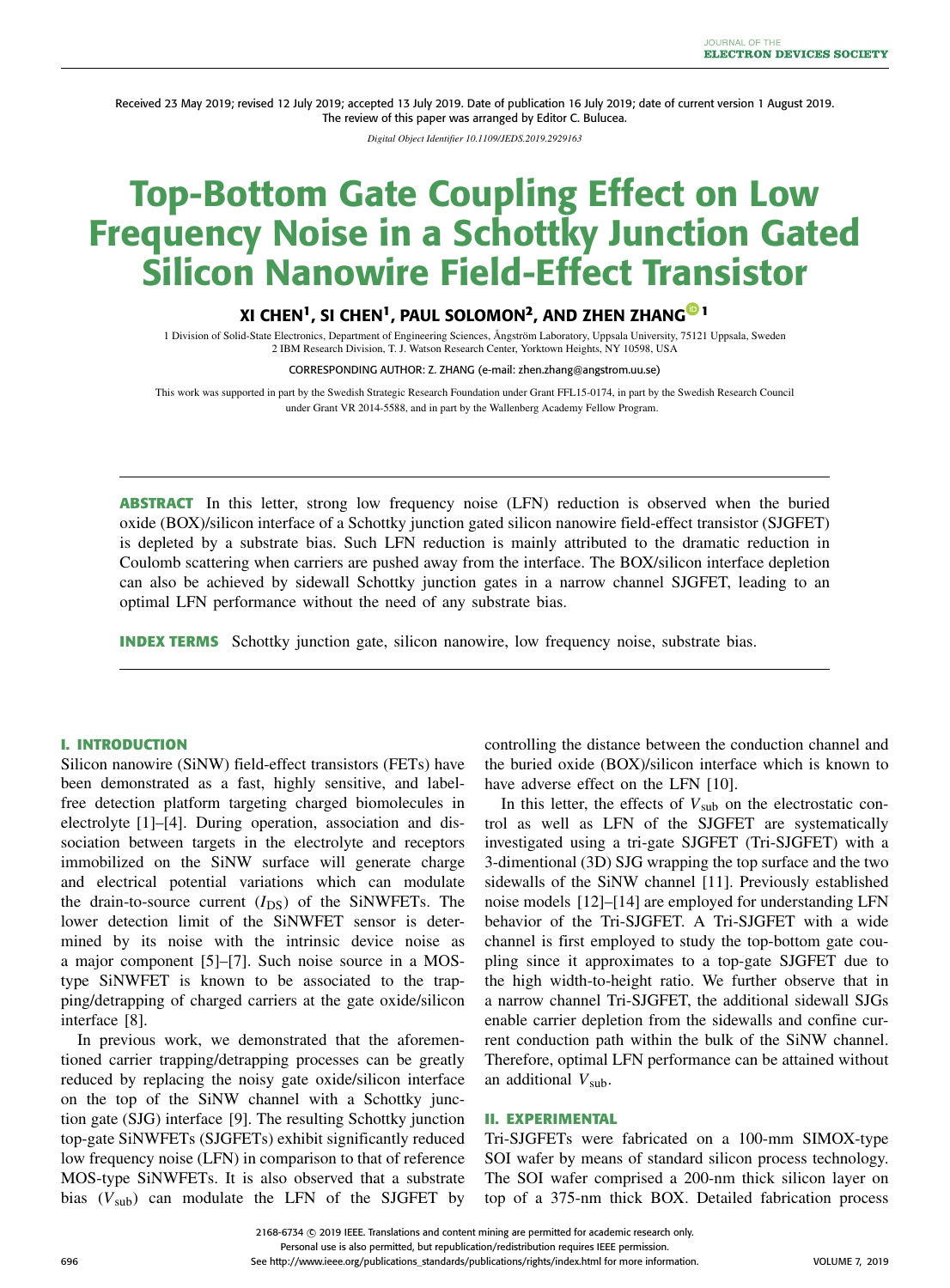

<span id="page-1-0"></span>**FIGURE 1. (a) 3D schematic of a SJGFET along with the respective cross-section of the gated SiNW section with the depletion layer illustrated as the grey region. (b) Cross-sectional sketches for a SJGFET without (A, left) and with (B, right) BOX/silicon interface depletion, and the arrow indicates the position of the current centroid. Corresponding equivalent capacitor network when the SJGFET is under top gate operation within subthreshold region with a fixed** *V***sub in the presence of** *C***it is shown** below.  $V_{\mathsf{S}}$  is the source potential. With a bottom depletion width of d,  $C_{D}$  $\mathbf{a} \cdot \mathbf{b} = \mathbf{b} \cdot \mathbf{c}$  ( $\mathbf{b} \cdot \mathbf{c} = \mathbf{b} \cdot \mathbf{c}$  ( $\mathbf{b} \cdot \mathbf{b} = \mathbf{d} \cdot \mathbf{c}$ ) (*x*)

can be found in previous work [\[9\]](#page-4-5), [\[11\]](#page-4-7). A 3D schematic view of a Tri-SJGFET with SJGs present on the SiNW side-walls is shown in Fig. [1\(](#page-1-0)a). Tri-SJGFETs with two different channel widths  $(w_{si})$ , *i.e.*, 480 nm and 120 nm, are designed to evaluate the effect of sidewall depletion and hereafter are referred as SJG480 and SJG120, respectively. They have the same gate length  $L_G = 900$  nm and channel height  $h = 90$  nm. The SiNW channel is moderately *n*-doped with  $N_{\rm D} = 2.3 \times 10^{17}$  cm<sup>-3</sup> as confirmed by sheet resistance measurement.

Transfer (*I*<sub>DS</sub> vs. *V*<sub>G</sub>) characteristics were measured at room temperature on a probe-station using a Keysight B1500A precision semiconductor parameter analyzer. The power spectrum density (PSD) of  $I_{DS}$ ,  $S_{id}$ , was characterized using a Keysight E4727A advanced LFN analyzer at different *I*<sub>DS</sub> set values. 3D device simulations were implemented using commercially available simulation tools (Sentaurus Device from Synopsys). Geometries and doping profiles of the SJGFETs were defined using Sentaurus Structure Editor.

#### **III. RESULTS AND DISCUSSIONS**

As shown in our previous work [\[9\]](#page-4-5), the BOX/silicon interface becomes the dominant noise source of a SJGFET. Therefore, top gate, *i.e.*, SJG, referred voltage noise,  $S_{Vgt}$ , of the SJGFET can be expressed as

<span id="page-1-1"></span>
$$
S_{\text{Vgt}} = \frac{S_{\text{id}}}{g_{\text{m,t}}^2} = \frac{S_{\text{Vgb}} g_{\text{m,b}}^2}{g_{\text{m,t}}^2},\tag{1}
$$

where  $g_{m,t}$  and  $g_{m,b}$  are the top and bottom gate transconductances, respectively.  $S_{Vgb}$  is the bottom gate referred voltage noise and can be described by the carrier number fluctuations model (CNF) with additional correlated mobility fluctuations model (CMF) induced by the Coulomb scattering due to the interface charges [\[13\]](#page-4-10), [\[15\]](#page-4-11),

<span id="page-1-4"></span>
$$
S_{\rm Vgb} = S_{\rm Vgbf} \bigg( 1 + \alpha_{\rm sc} \mu_{\rm eff} C_{\rm BOX} \frac{I_{\rm DS}}{g_{\rm mb}} \bigg)^2, \tag{2}
$$

with  $\alpha_{\rm sc}$  the Coulomb scattering coefficient,  $\mu_{\rm eff}$  the mobility, and  $C_{\rm BOX}$  the BOX capacitance.  $S_{\rm Vgbf}$  is the bottom gate voltage noise at flat-band condition [\[8\]](#page-4-4), [\[15\]](#page-4-11), given by

<span id="page-1-5"></span>
$$
S_{\text{Vgbf}} = \frac{q^2 \lambda k T N_{\text{t}}}{w L_{\text{G}} C_{\text{BOX}}^2} \frac{1}{f},\tag{3}
$$

with *q* the elemental charge,  $kT$  the thermal voltage,  $\lambda$  the oxide tunneling distance ( $\sim$ 0.1 nm) [\[15\]](#page-4-11),  $N_t$  the volume trap density  $(cm^{-3} \cdot eV^{-1})$  in the gate oxide per eV, and *f* the frequency. From  $(1)$ , it is clear the  $S_{Vgt}$  of the SJGFET strongly depends on  $S_{Vgb}$ , and bottom-to-top transconductance ratio  $g_{m,b}/g_{m,t}$ , suggesting that stronger top gate control (higher  $g_{m,t}$ ) or weaker bottom gate control (lower  $g_{m,b}$ ) can lead to a lower  $S_{Vgt}$ .

In the SJGFET, when  $I_{DS}$  conduction path is located at the BOX/silicon interface as shown by the case A in Fig. [1\(](#page-1-0)b), the surface potential  $\psi_s$  is related SJG voltage  $V_{TG}$  through

<span id="page-1-2"></span>
$$
\frac{\partial \psi_s}{\partial V_{TG}} = \frac{C_{Si}}{C_{Si} + C_{it} + C_{BOX}},\tag{4}
$$

where  $C_{Si}$  is the silicon depletion-layer capacitance.  $C_{it}$  is the capacitance capacitance associated with the BOX/silicon interface traps.  $(C_{it}$  is in parallel with  $C_{\rm BOX}$  because the substrate is AC grounded to the source). With a negative  $V_{sub}$  pushing the  $I_{DS}$  conduction path a distance of  $d$  away from the interface (case B), electrostatic control control from the SJG is enhanced and the dependence of surface potential  $\psi'_{s}$  on

<span id="page-1-3"></span>
$$
\frac{\partial \psi_s'}{\partial V_{\rm TG}} = \frac{C_{\rm Si}}{C_{\rm Si} + C_{\rm it} + C_{\rm BOX}} + \frac{C_{\rm it} + C_{\rm BOX}}{C_{\rm Si} + C_{\rm it} + C_{\rm BOX}} \cdot \frac{d}{h} \quad (5)
$$

The  $g_{m,t}$  of the SJGFET is directly correlated to  $\partial \psi_s / \partial V_{\text{TG}}$ . From [\(4\)](#page-1-2) and [\(5\)](#page-1-3), it becomes clear that by pushing the *I*DS conduction path away from the BOX/silicon interface, enhanced gate coupling from the SJG can be achieved, also referring to higher  $g_{m,t}$ .  $I_{DS}$  vs.  $V_{TG}$  curves of SJG480 measured at different  $V_{sub}$  are depicted in Fig. [2\(](#page-2-0)a). As expected, the subthreshold slope (*SS*) of SJG480 is improved from 249 mV/dec at  $V_{sub} = 10$  V to 78 mV/dec at  $V_{sub} = -30$  V. The extracted  $g_{m,t}$  as a function of  $I_{DS}$  are depicted in Fig. [2\(](#page-2-0)b), showing a factor of about 3 increase when the BOX/silicon interface is swept from accumulation to depletion. On the other hand, *g*m,<sup>b</sup> is less sensitive to the position of the current path due to the dominating BOX thickness.

Gate area (*A*) normalized  $S_{id}$ ,  $A \times S_{id}$ , as a function as *f* for SJG480 and SJG120 measured at  $I_{DS} = 50$  nA are presented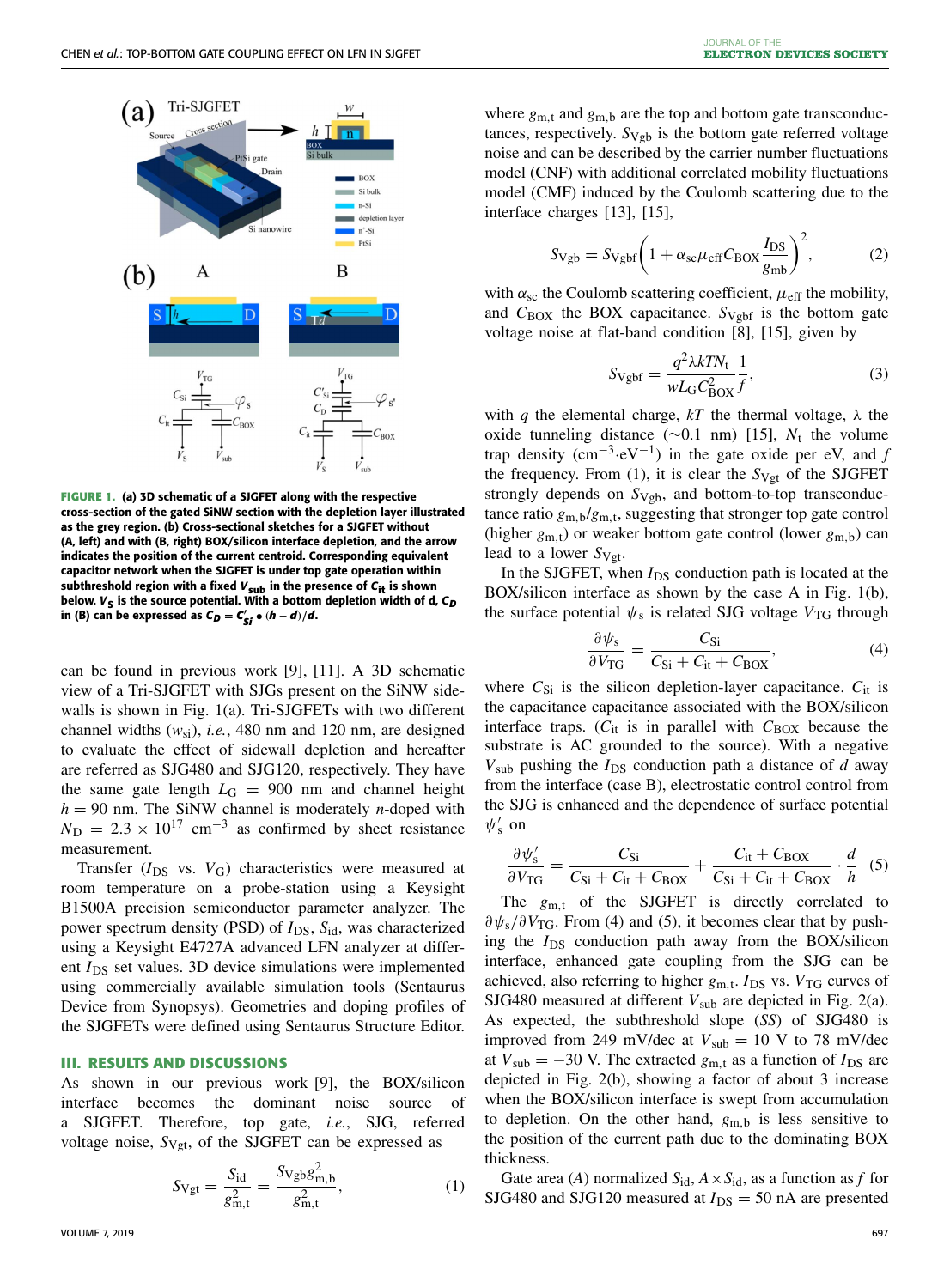

<span id="page-2-0"></span>**FIGURE 2.** (a)  $I_{DS}$  as a function of  $V_{TG}$  for SJG480 measured at different *V***sub, (b)** *g***m***,***<sup>t</sup> and** *g***m***,***<sup>b</sup> as a function of** *I***DS for SJG480 measured at different bias conditions,**  $V_{DS} = 0.1$  **V. The arrow indicates**  $V_{sub}$  **from 10 V to −30 V.**

in Fig. [3\(](#page-2-1)a) measured at  $V_{sub} = 0$  V. Both SJGFETs exhibit a 1/*f* like noise spectrum at low frequencies (1-1k Hz). To further identify the noise source,  $A \times S_{\text{id}}/I_{\text{DS}}^2$  versus  $I_{\text{DS}}$ plots measured at  $f = 10$  Hz for SJG480 (solid lines) at different  $V_{sub}$  and SJG120 (dashed line) at  $V_{sub} = 0$  V are depicted in Fig. [3\(](#page-2-1)b). In  $V_{sub}$  range from 10 to  $-20$  V, the noise of SJG480 can be well described by CNF/CMF model [\[15\]](#page-4-11)–[\[18\]](#page-4-12), indicating trapping/detrapping process at BOX/silicon interface is the dominant noise source. However, at  $V_{\text{sub}} = -30 \text{ V}$ ,  $A \times S_{\text{id}}/I_{\text{DS}}^2$  becomes proportional to  $1/I_{\text{DS}}$ , which follows Hooge mobility fluctuation (HMF) model [\[16\]](#page-4-13) and suggests that carrier mobility fluctuations due to phonon interactions in the bulk channel is likely the dominant noise source. Such noise transformation from CNF/CMF to HMF has also been observed before [\[16\]](#page-4-13) when conduction channel is moved away from surface to volume.

Gate area normalized  $S_{Vgt}$ ,  $A \times S_{Vgt}$ , of SJG480 is strongly dependent on  $V_{sub}$  as shown in Fig. [4\(](#page-3-0)a). At  $I_{DS} = 10$  nA,  $A \times S_{Vgt}$  is reduced by about 3 orders of magnitudes when  $V<sub>sub</sub>$  is changed from 10 to  $-30$  V at  $f = 10$  Hz, which cannot be fully explained with [\(1\)](#page-1-1) only by the enhanced SJG coupling and therefore reduction in  $g_{m,b}/g_{m,t}$ . To understand the root cause for such  $S_{Vgt}$  improvement, bottom gate transfer characteristic, *i.e.*,  $I_{DS}$  vs.  $V_{sub}$  curve with  $V_{TG} = 0$  V, of SJG480 is examined in Fig. [4\(](#page-3-0)b). Clearly, the BOX/silicon



<span id="page-2-1"></span>**FIGURE 3.** (a)  $A \times S_{id}$  as a function of f measured at  $I_{DS} = 50$  nA for SJG120 and SJG480 at  $V_{sub} = 0$  V, (b) comparison of measured  $A \times S_{id}/I_{DS}^2$ as a function of *I*<sub>DS</sub> for SJG480 (solid lines) with different  $V_{sub}$ , and for **SJG120** (dashed line) at  $V_{sub} = 0$  V,  $V_{DS} = 0.1$  V. The arrow in (b) indicates *V***sub change from 10 V to −30 V for SJG480.**

interface is accumulated with electrons at  $V_{sub} = 0$  V and  $I_{DS}$  mainly flows close to the BOX/silicon interface as illustrated by the current density contour in the insert of Fig. [4\(](#page-3-0)b). The interface is under depletion when  $V_{sub}$  becomes more negative than  $-10$  V. The dramatic reduction in  $S_{Vgt}$  suggests that the CMF [\[8\]](#page-4-4), [\[15\]](#page-4-11), [\[16\]](#page-4-13), *i.e.*, second term in [\(2\)](#page-1-4), is dominant as the Coulomb scattering coefficient  $\alpha_{sc}$  is related to distance *d,* the electron centroid from the BOX/silicon interface, through [\[12\]](#page-4-8), [\[14\]](#page-4-9), [\[19\]](#page-4-14)

<span id="page-2-2"></span>
$$
\alpha_{\rm sc} = \frac{\alpha_0}{\left(1 + d/\lambda_{\rm c}\right)^2}.\tag{6}
$$

where  $\alpha_0$  is a constant and  $\lambda_c$  is about 1.2 nm [\[19\]](#page-4-14). It can be estimated from [\(2\)](#page-1-4) and [\(6\)](#page-2-2) that an increase of *d* from 0 to  $2\lambda_c$  could lead to reduction in both  $S_{\text{vgb}}$  and  $S_{\text{vgt}}$ by about 80 times. Therefore, rather than the reduction in *g*m,b/*g*m,t, the depletion which pushes the conduction path away from the BOX/silicon interface contributes dominantly to the dramatic noise reduction in SJG480.

With the data in Fig. [2\(](#page-2-0)b) and [3\(](#page-2-1)b) processed by  $(1)$ ,  $N_t$  and  $\alpha_{\rm sc}$  can be calculated using [\(2\)](#page-1-4) and [\(3\)](#page-1-5). With  $C_{\rm BOX}$  of 9.4  $\times$ 10<sup>-5</sup> F/m<sup>2</sup>, and  $\lambda$  of 0.1 nm from [\[15\]](#page-4-11), the resultant  $N_t$  and  $\alpha_{\rm sc}$  are summarized in Table [1.](#page-3-1) The  $N_t$  and  $\alpha_{\rm sc}$  are relatively high compared to reported values for typical SiO2/silicon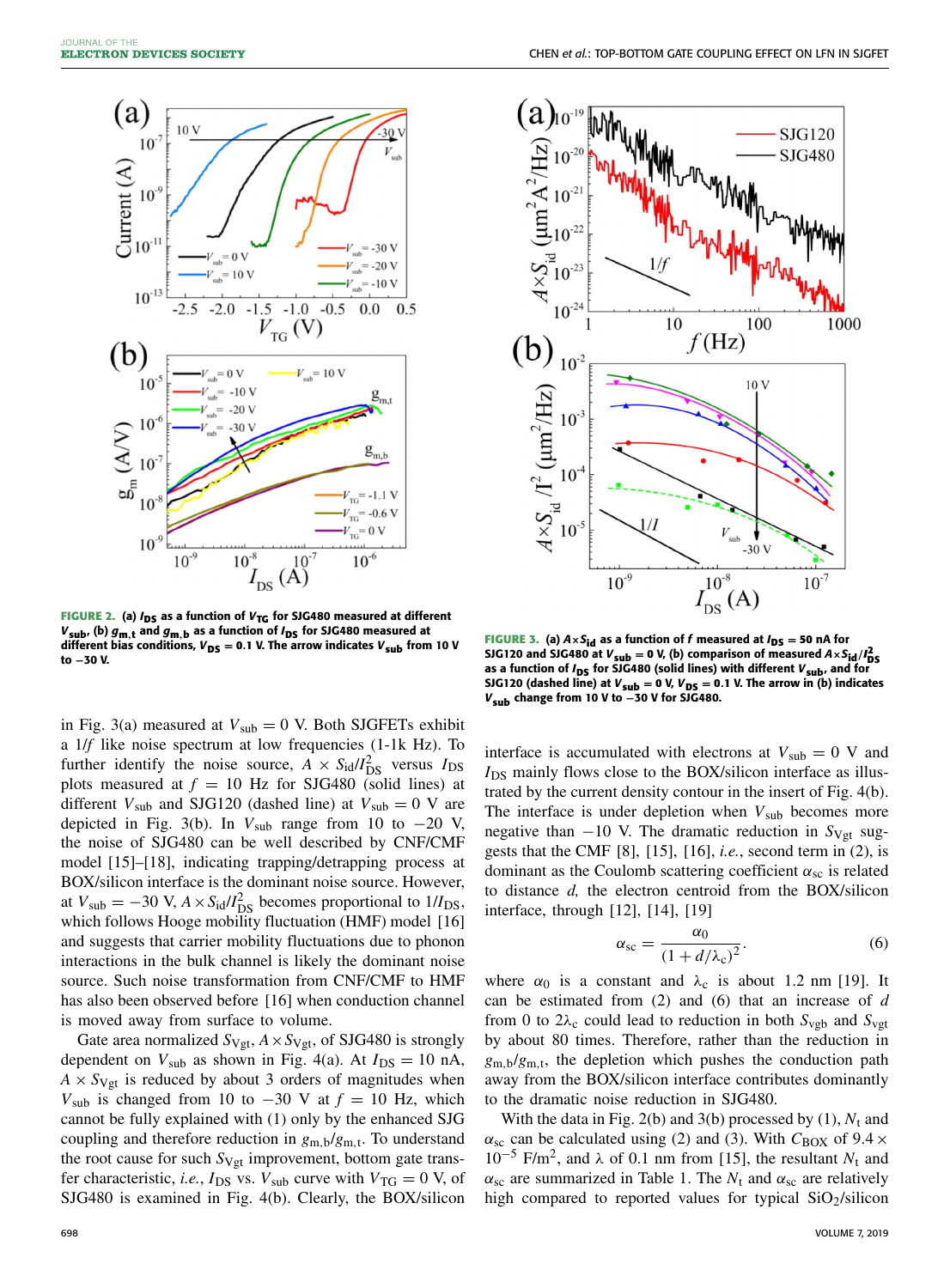

<span id="page-3-0"></span>**FIGURE 4.** (a)  $A \times S_{vg}$  as a function of  $I_{DS}$  at  $f = 10$  Hz for SJG480 (solid lines) at different  $V_{sub}$ , and for SJG120 (dashed line) at  $V_{sub} = 0$  V. (b)  $I_{DS}$ **as a function of** *V***sub for SJG480 (red) and SJG120 (black) measured at**  $V_{TG} = 0$  V,  $V_{DS} = 0.1$  V, insert: cross-section views of simulated current **density contour in the SiNW channel for SJG480 and SJG120 at**  $V_{sub} = 0$  **V** and the same  $I_{DS} = 100$  nA.

**TABLE 1.** Extracted  $N_t$  and  $\alpha_{\text{sc}}$  for SJG480 under different  $V_{\text{sub}}$ .

<span id="page-3-1"></span>

| $V_{\rm sub}$ (       | -20                  | -10               |                   |                   |
|-----------------------|----------------------|-------------------|-------------------|-------------------|
|                       | $2.6 \times 10^{19}$ |                   |                   |                   |
| $\rm (cm\ ^3 eV\ ^1)$ |                      |                   |                   |                   |
| $\alpha_{\rm sc}$     | $1.4 \times 10^{5}$  | $9.8 \times 10^5$ | $2.1 \times 10^6$ | $2.5 \times 10^6$ |
| $\cdot$ s/C           |                      |                   |                   |                   |

interface [\[15\]](#page-4-11), [\[17\]](#page-4-15), which could be ascribed to the poor BOX/silicon interface quality of SIMOX-type SOI wafers. This also shows the potential for further noise reduction in our SJGFETs by using SOI wafers with high quality BOX/silicon interface.

When *w* of the SiNW channel is shrunk to the situation where depletion from the sidewall SJGs becomes dominant as the case for SJG120, BOX/silicon interface depletion can be achieved even at  $V_{sub} = 0$  V. This is confirmed by the measured  $I_{DS} - V_{sub}$  curved with  $V_{TG} = 0$  V as depicted in Fig. [4\(](#page-3-0)b) showing that SJG120 is in subthreshold region at  $V_{sub} = 0$  V. Simulation also shows that the current distribution of SJG120 in the SiNW channel differs greatly to that of SJG480, as its centroid is now located further away from the BOX/silicon interface (insert in Fig. [4\(](#page-3-0)b)). Meanwhile,



<span id="page-3-2"></span>**FIGURE 5.** (a)  $I_{DS}$  (solid lines) and  $I_G$  (dashed lines) as a function of  $V_G$ **for SJG120 measured at different** *V***sub, (b) simulated** *G***tun (along the dashed line located 5 nm away from the SG in the insert) vs. distance to the BOX/silicon interface with different** *V***sub. Insert: cross-section view of simulated electron density contour in the SiNW channel with a positive** *V***sub.**

 $g_{\text{m},b}/g_{\text{m},t}$  of SJG120 is lowered due to the enhanced electrostatic control by the top SJG as the SiNW channel is shrunk. Benefiting from the combination of reduced CMF contribution due to the SiNW bulk confined conduction and low  $g_{m,b}/g_{m,t}$ , SJG120 exhibits low  $A \times S_{Vgt}$  already at  $V_{sub} = 0$  V which otherwise requires  $V_{sub} = -30$  V to achieve on SJG480 as shown in Fig. [4\(](#page-3-0)a).

The sidewall SJGs may pose a potential risk for high gate leakage current,  $I_G$ , for the Tri-SJGFETs. As shown in Fig. [5\(](#page-3-2)a),  $I_G$  is low at a few pA level with  $V_{sub} = 0$  V when the SJG is under reverse bias but increases when a positive *V*sub is applied. The positive *V*sub biases the BOX/silicon interface into accumulation and thus dramatically raises the electron concentration close to the interface. Such high electron concentration will lead to reduced barrier thickness of the sidewall SJGs which are close to the BOX/silicon interface therefore enhance electron tunneling across the SJGs [\[20\]](#page-4-16). Such tunneling effect is confirmed by device simulations. As shown in Fig. [5\(](#page-3-2)b), simulated electron tunneling generation rate  $(G<sub>tun</sub>)$  increases rapidly towards the BOX/silicon interface as a result of increased electron concentration and can be further enhanced by a positive  $V_{sub}$ . It